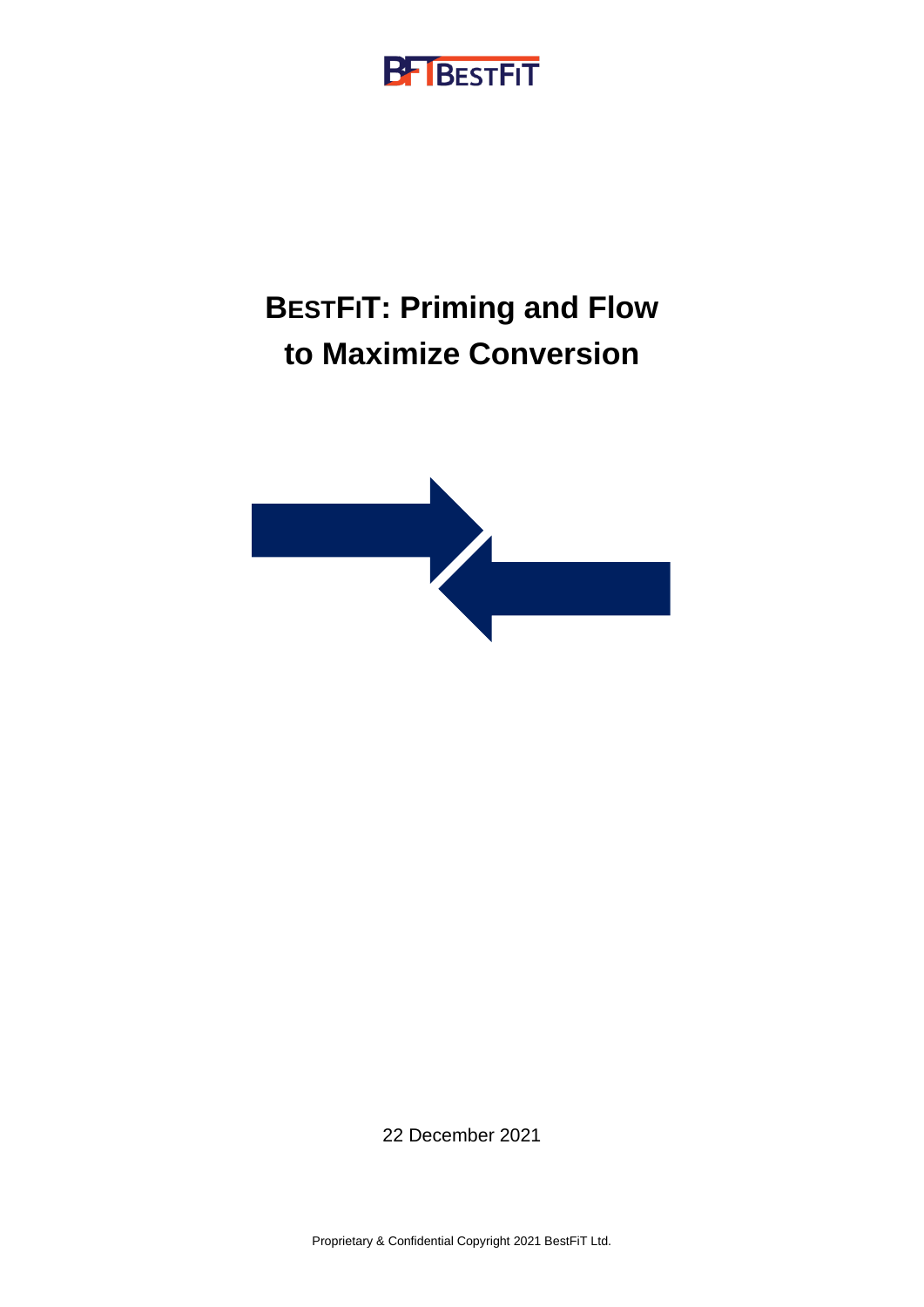

### PRIMING

The priming effect has a long history in psychological literature. Since the early 1980s, researchers have studied priming by considering how the exposure to certain types of information can influence how we behave and think. The earliest work on priming focused on how exposure to specific primes altered social impressions, as well as how they affected emotions and other mental processes. Among the earliest researchers to approach the topic of priming were Bargh and Pietromonaco in 1982, Fazio et al. in 1983, and Smith and Branscomb in 1987.

The results of these initial studies demonstrated that we do, in fact, appear to utilize specific social knowledge in our judgments, even when this arises from unrelated and irrelevant sources. A great deal of the focus from early priming research remained concentrated on examining the processes by which priming effects on social impressions occurred. Research began to change over time as the scope of relevant priming stimuli broadened. In the present day, priming effects in psychological research encompass a highly diverse set of phenomena and processes whose boundaries continue to be explored.

Priming effect is a psychological and powerful tool that occur when the perception of one or more stimuli is affected and influenced by a chosen stimulus called "prime". Priming is another word for "first impression." What we see first we set, or anchor, as the standard for everything that follows.

In a typical sequential priming study, participants are presented with a series of trials, each of which consists of the presentation of a prime stimulus followed by a target stimulus. Crucially, the relationship between the prime stimulus and the target stimulus is manipulated: On some trials both stimuli are somehow related whereas both stimuli are unrelated on other trials. What is typically found is an improvement in speed and/or accuracy to respond to the target stimulus when it is preceded by a related prime stimulus relative to when it is preceded by an unrelated prime stimulus (Glaser & Banaji, 1999). Priming can influence consumer decision and something product managers can use to get great effect when looking for new clients.

What bring us to think about the sky when we see the word BLUE? Why is it that when someone say APPLE we can think about the PHONE or a FRUIT? The answer is that we are constantly primed. Every day, we are exposed to stimulus that influences our reactions and our decision by introducing different stimuli or intervention prior the decision. Everyone is more likely to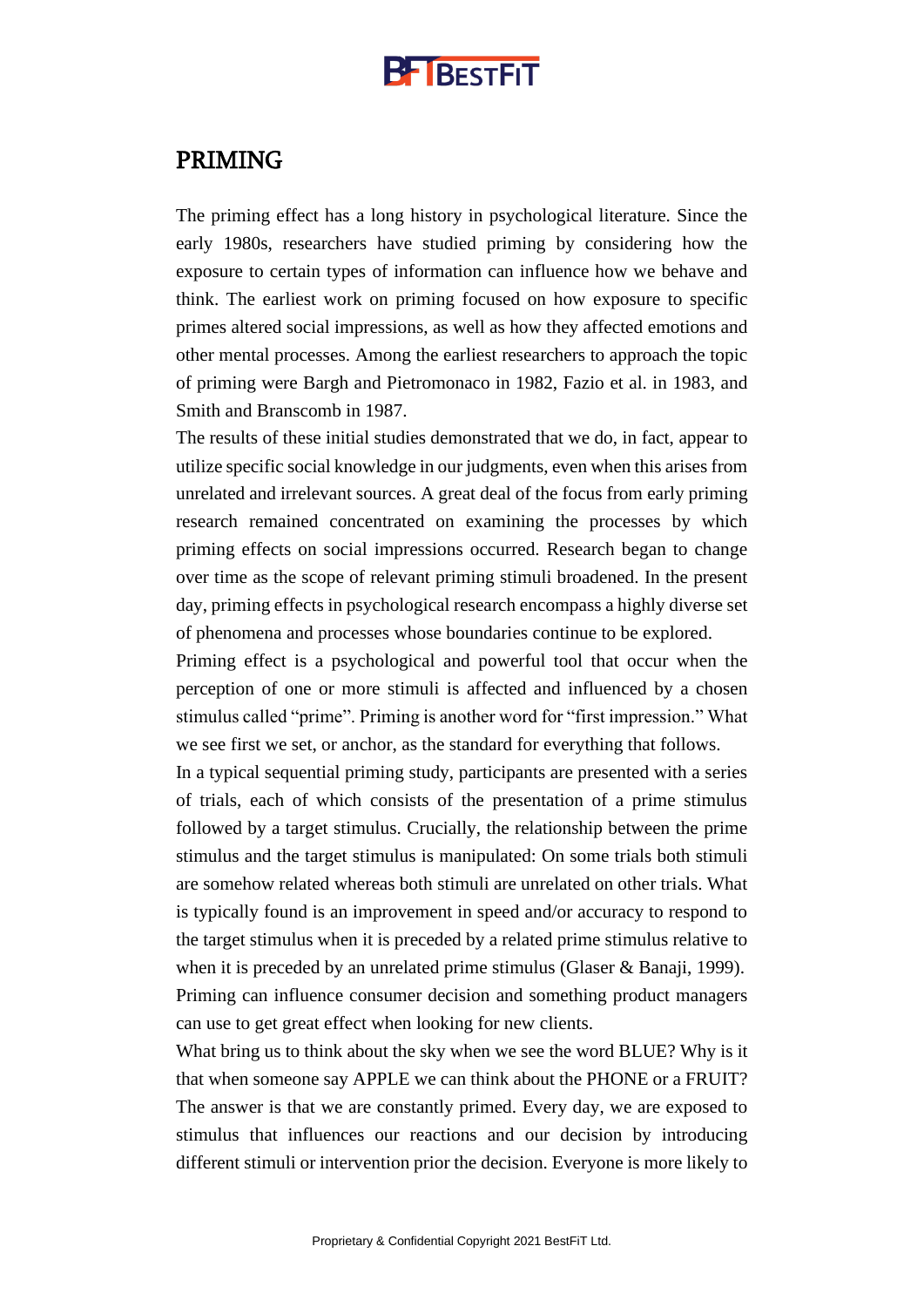

associate the subject BANANA to the YELLOW color, as both are congruent the action that link the two is fast. The whole process take place without conscious awareness. Priming is popular even for its undoubtedly flexibility, in fact it is not only visual, but it can be elicited by auditory or sensory media prime and stimuli.

After watching a horror movie on TV late at night, we are more likely to jump up at all the creaks and noises in the house than if you'd watched a comedy. And studies have shown that when someone hear a word such as "kindness", they tend to later judge others as more kind; if they feel the scent of a cleaner they recall more cleaning-related activities and are even less messy while eating a crumbly cracker.

Priming has been extensively studied in cognitive and social psychology and the examples are pervasive in almost all aspects of everyday life. Priming can shape behavior, reaction and action to the environment and is an easy shortcut to take quick decision. It's also an efficient persuasion tool widely used in marketing and advertisement.

### FLOW

Flow is a construct worthy to be considered to understand and improve the online relationship between customer and environments. Many researchers have studied flow in different contexts (Agarwal and Venkatesh, 2000; Chen et al., 1999.

Chen, 2000, 2006; Csikszentmihalyi, 1975, 1988, 1989, 1990, 1992, 2000, 2004, 2005; Hoffman et al., 1996; Huang, 2003; Koufaris, 2002; Novak et al., 2000, 2003; Trevino et al.,1992; Webster et al., 1992) such as sports (Jackson, 1996), reading (McCuillan and Conde, 1996) or in work environments (Allison et al., 1988) recognizing its importance for explaining online consumer behavior (Hoffman et. al., 1996; Koufaris, 2002).

What is flow?

Csikszentimihalyi (1977) describes it as an "holistic sensation that people feel when they act with total involvement", is a "crucial component of enjoyment. In a flow state, the consumers perceive an effortless action, loss of time and a sense that the experience stands out as being exceptional compared with daily activities. It is a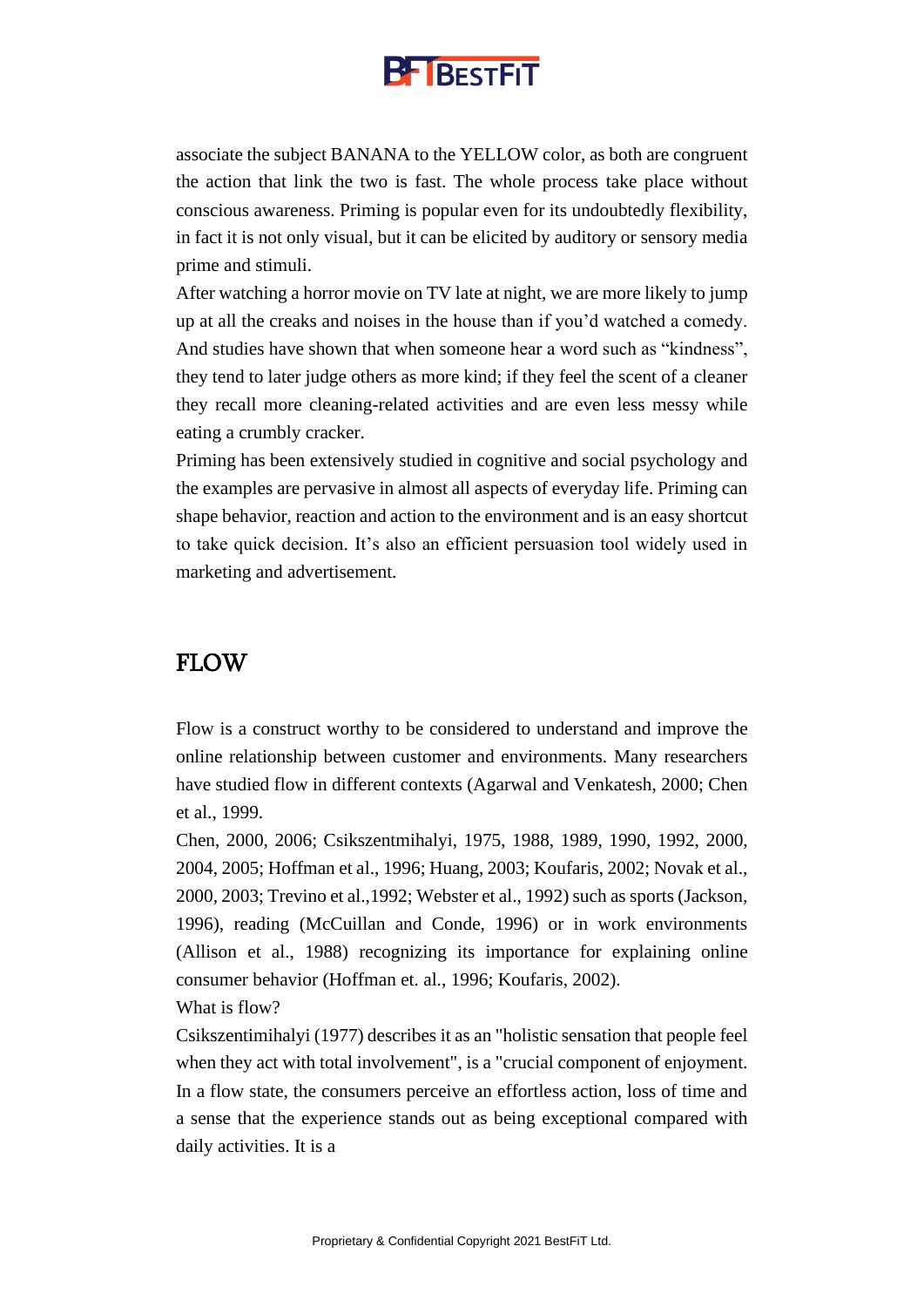

continuous variable that has different levels ranging from none to intense (or complete) state (Csikszentmihalyi and Csikszentmihalyi, 1988). The research to dates studied flow experience as an independent variable, as a dependent variable, and lately, as a mediator variable.

In general, the models and other empirical flow studies seem to suggest three stages as a flow framework: flow antecedents, flow experience, and flow consequences (Chen, 2000; Ghani, 1995; Ghani and Deshpande, 1994; Trevino and Webster, 1992).

From the marketing point of view the consequences (outcomes) of online flow are:

#### **LEARNING**

During Web usage consumers who experienced flow, are more likely to retain more of what they are watching to so effectiveness and marketing communication are the implication. Flow increase learning and it change the attitude and behavior of the consumer (Skadberg and Kimmel, 2004; Choi, Kim, and Kim 2007; Hoffman and Novak, 2009; Ho and Kuo, 2010).

#### - ATTITUDES, BEHAVIORAL INTENTIONS AND BEHAVIOR

in some studies flow has been found to influence attitude toward online purchasing (Korzaan, 2003), attitude toward e-learning (Choi, Kim, and Kim, 2007), brand attitudes (Mathwick and Rigdon, 2004; Sanchez-Franco, 2006). Also, Hsu and Lu (2004) concluded that flow influence attitude toward Web and brand. Luna,

Peracchio, and de Juan (2003 found that attitude toward a Web site influenced flow. Hoffman and Novak (1996) found positive subjective experience to be an outcome of online flow. Reid (2004) showed that flow influence user satisfaction and creativity

#### - EXPLORATORY BEHAVIOR

Agarwal and Karahanna (2000) defined flow as a higher-order factor and found that

the curiosity contributed to flow; Chou and Ting (2003) found that discovery contributed to flow.

- CONTROL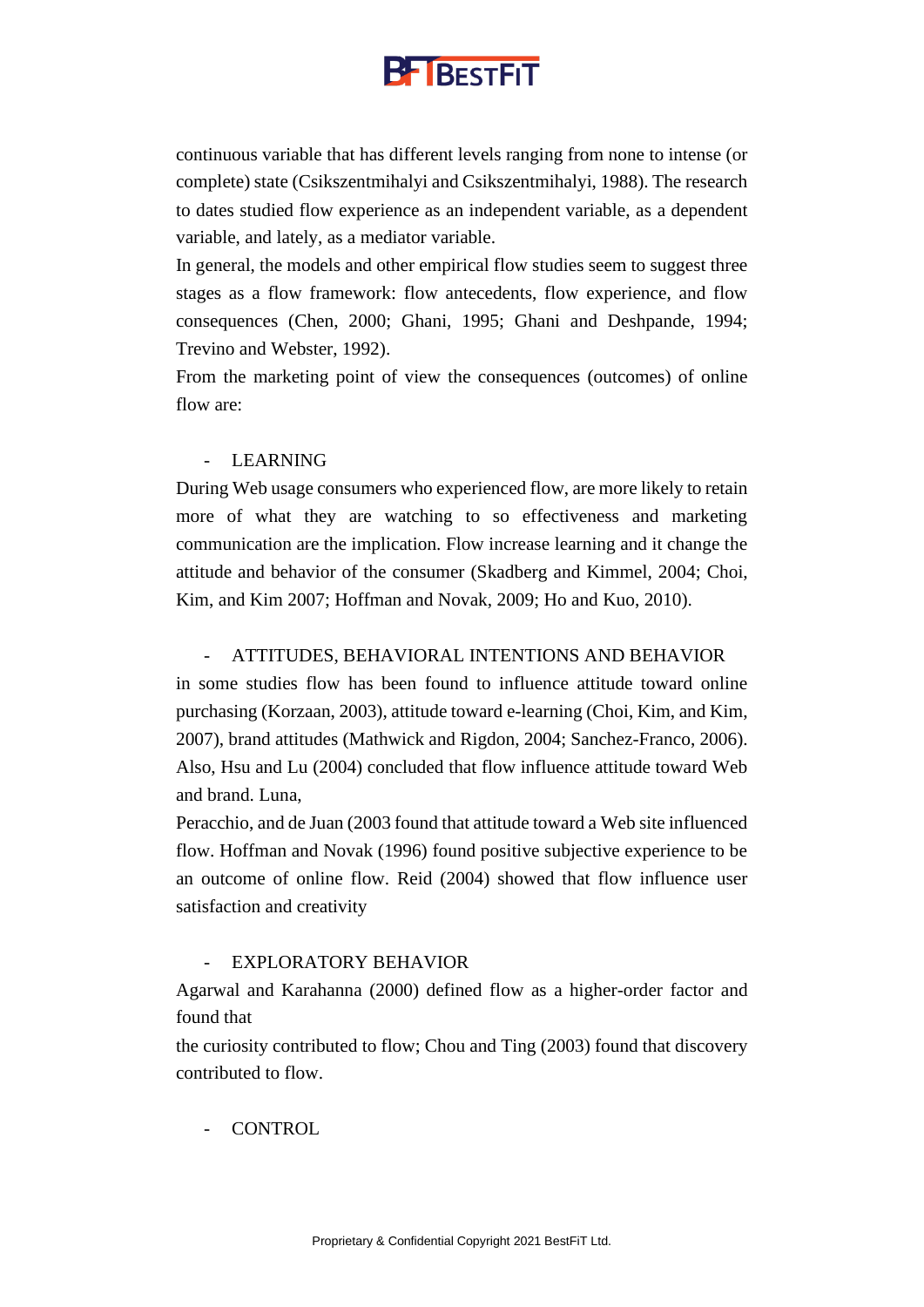

Perceived behavioral control was an outcome of flow (Hoffman and Novak, 1996), or

as contributing to a higher-order flow construct (Agarwal and Karahanna, 2000; Huang, 2006).

## MAXIMIZE CONVERSION AND MARKETING PROCESS

Online environments evolve quickly since 1990. The number of people around the world using the internet has grown to 4.54 billion, an increase of 7 percent (298 million new users) compared to January 2019. Worldwide, there are 3.80 billion social media users in January 2020, with this number increasing by more than 9 percent (321 million new users) since this time last year. Globally, more than 5.19 billion people now use mobile phones, with user numbers up by 124 million (2.4 percent) over the past year. Therefore, understanding the consumer's online behavior is extremely relevant in today's economy to create effective online marketing strategies. Flow theory has been found useful in finding the factors which enhance compelling online experiences for the customers.

The marketing outcomes of flow experience proved to be prominent for understanding the online consumer's behavior. The accelerated pace of Web evolution requires a continuous study in time to see effective internal and external changes in online consumer experiences. Flow experience has been proven to influence learning, attitudes, computer use, positive experiences, behavioral intentions, and customer's behavior. The researchers had the vision to use flow theory to understand consumers behavior in online environments, and thus to help marketers to create efficient and effective marketing strategies.

Another significant modality to influence and drive consumer's behavior is the priming technique, described above. In 1999, researchers conducted a study, 'The influence of in-store music on wine selections' to reveal the effects of music on decision-making in a grocery store. A simple, auditory prime had an unconscious but profound effect on customers' buying behavior. In 2012, McCain released mouth-wateringly good, jacket potato scents at 10 bus stops around the country to accompany their outdoor advertising. In May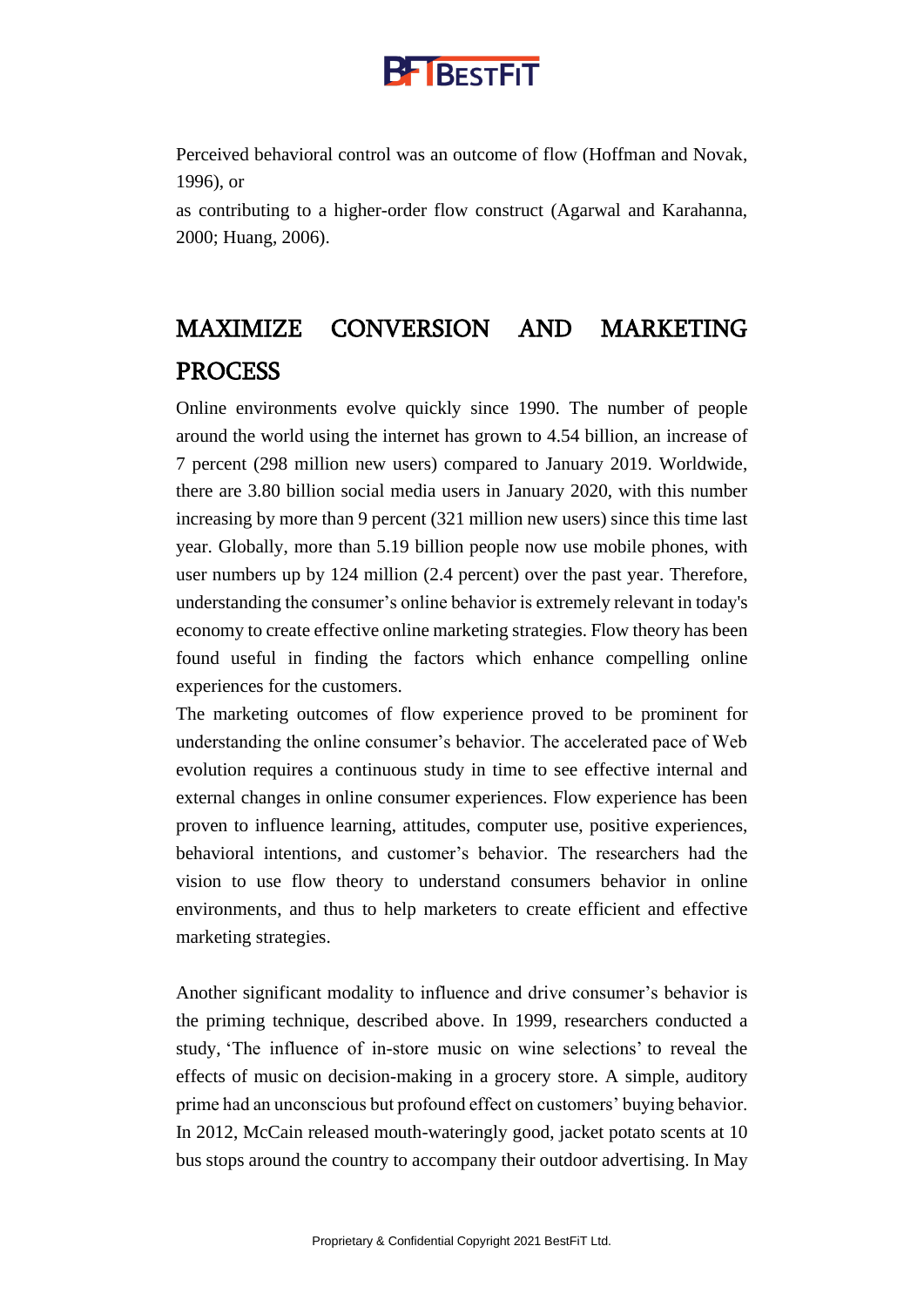# **B-BESTFIT**

2018, Beefeater London Dry Gin took Oxford Circus underground station from drab commuter route to sweet-scented haven. Launching their new strawberry flavoured gin, the brand decked the walls with strawberry-scented posters in a saccharine pastel pink shade. Coca-Cola took on priming in their "Open the happy can" campaign launched in Italy inspired by a study focused on the impact of subliminal facial expressions, that found that people who were presented with a happy face drank more Koolaid than people presented with an angry or neutral face. A study by Chartrand et al. provides that brands' goals can be activated by situational cues that lead consumers to make decisions unconsciously. Indeed, the study therefore challenges the notion that mental functioning is and needs to be conscious by presenting a case where the priming effect leads our mental functioning to occur through unconscious processing. It's generally acknowledged that consumers suddenly perceive lemonade as sweeter when the logo of the drink is more saturated towards yellow. The subtlety of visual stimuli makes it a powerful tool to use. [Visual information can be processed](http://www.t-sciences.com/news/humans-process-visual-data-better) 60,000 times faster than text and is easier to remember.

In modern times, marketing and product teams have used priming to maximum effect. Specifically, product teams prime users to influence and incentivize a desired action. The implications are clear and combining priming with flow experience could maximize and give more information about consumers' behavior in online environments targeting better the marketing techniques.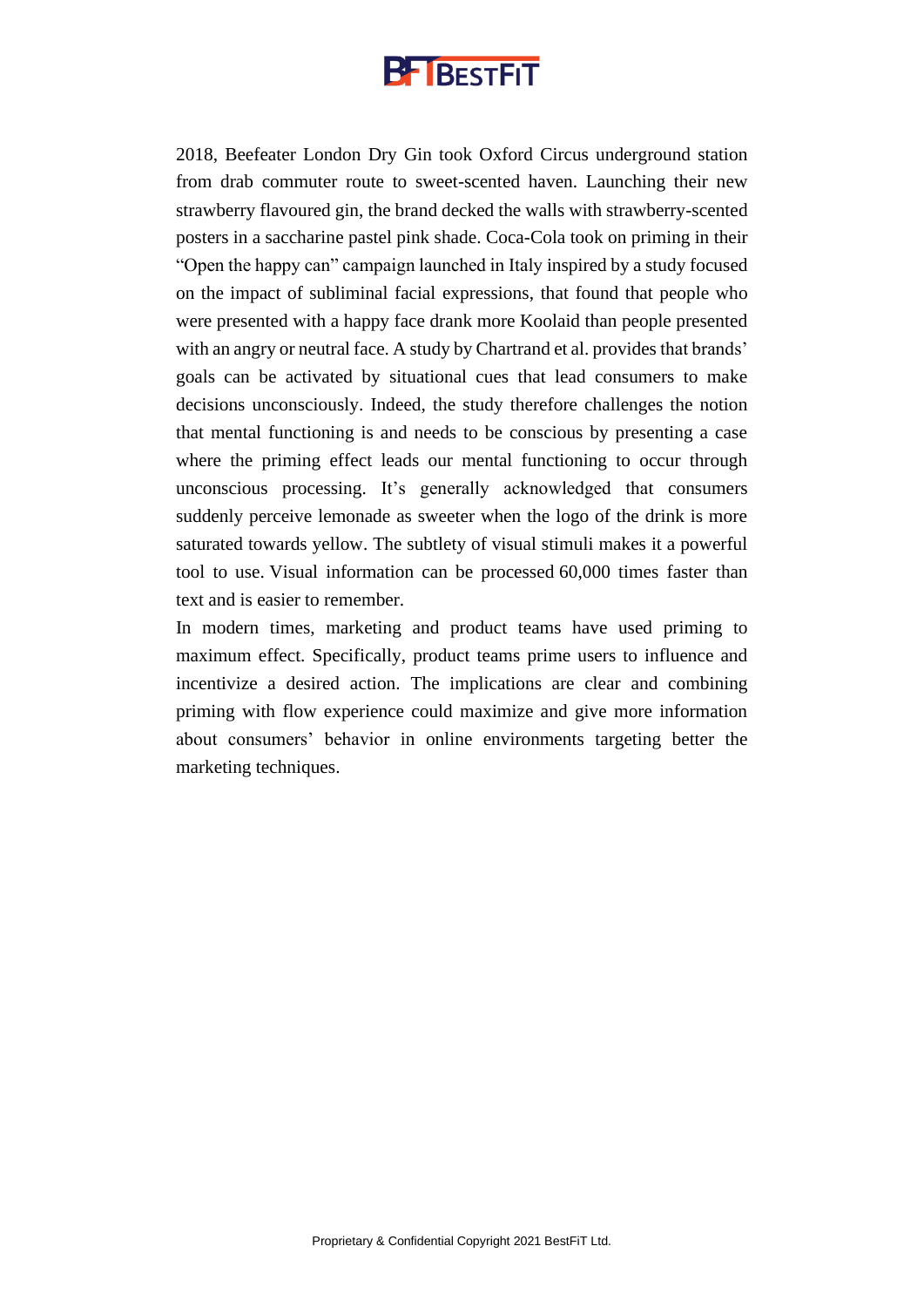

## REFERENCES

Bargh, J. A., & Pietromonaco, P. (1982). Automatic information processing and social perception: the influence of trait information presented outside of conscious awareness on impression formation. *Journal of personality and Social psychology*, *43*(3), 437.

Herr, P. M., Sherman, S. J., & Fazio, R. H. (1983). On the consequences of priming: Assimilation and contrast effects. *Journal of experimental social psychology*, *19*(4), 323-340.

Brosius, H. B. (1993). The effects of emotional pictures in television news. Communication Research, 20(1), 105-124

Agarwal, R.; Karahanna, E. (2000) Time Flies When You're Having Fun: Cognitive Absorption and Beliefs About Information Technology Usage, MIS Quarterly, 24(4), p. 665-694.

Bridges, E.; Florsheim, R. (2008) Hedonic and Utilitarian Shopping Goals: The Online Experience, Journal of Business Research, 61 (April), p. 309– 314.

Chen, H.; Wigand, R.; Nilan, M. (1999) Optimal experience of web activities, Computers in Human Behavior, 15(5), p. 585-608.

Chen, H. (2000) Exploring Web Users' On-line Optimal Flow Experiences, Unpublished PhD Dissertation, School of Information Studies, Syracuse, NY: Syracuse University.

Chen, H. (2006) Flow on the net-detecting Web users' positive affects and their flow states, Computers in Human Behavior, 22(2), p. 221-233. Choi, B.; Lee, I.; Choi, D.; Kim, J. (2007) Collaborate and Share: An Experimental Study of the Effects of Task and Reward Interdependencies in Online Games, CyberPsychology & Behavior.

Chou, T. J.; Ting, C. C. (2003) The role of flow experience in cyber-game addiction, CyberPsychology & Behavior, 6, p. 663-675

Csikszentmihalyi, M. (1975) Play and Intrinsic Rewards, Humanistic Psychology, 15(3), 1975, p. 41-63.

Csikszentmihalyi, M. (1977) Beyond Boredom and Anxiety, second printing, San Francisco: Jossey-Bass.

Csikszentmihalyi, M.; Larson, R. (1984), Being adolescent: Conflict and growth in the teenage years, New York: Basic Books.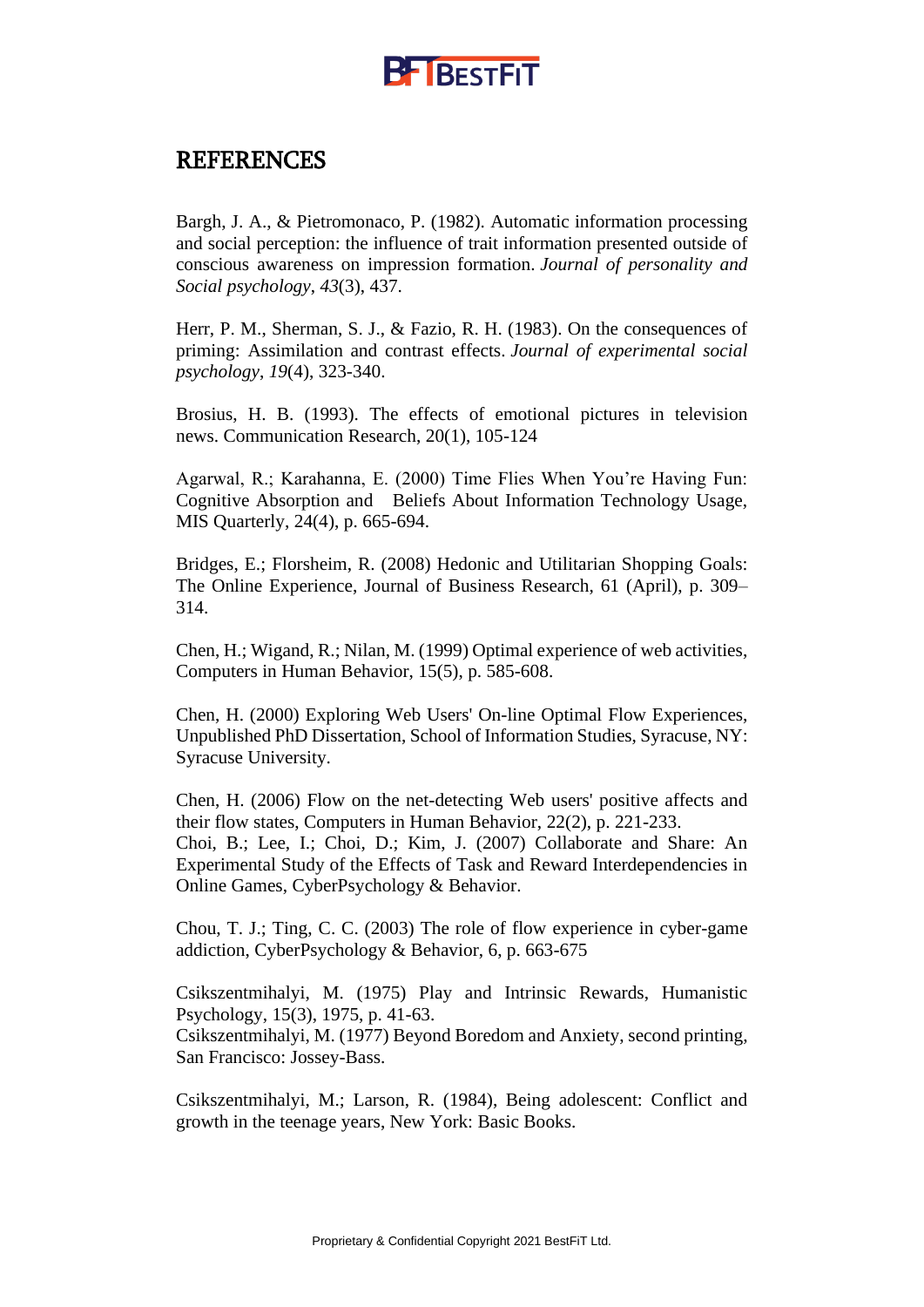

Csikszentmihalyi, M.; Larson, R. (1987) Validity and reliability of the Experience Sampling Method, Journal of Nervous and Mental Disease, 175, p. 526–536.

Csikszentmihalyi, M.; Csikszentmihalyi, I. S. (1988) Optimal Experience: Psychological Studies of Flow in Consciousness, Cambridge: Cambridge University Press, 1988.

Csikszentmihalyi, M.; LeFevre, J. (1989) Optimal Experience in Work and Leisure, Journal of Personality and Social Psychology, 56 (5), p. 815-822.

Csikszentmihalyi, M. (1990) Flow: The Psychology of Optimal Experience, New York: Harpers Perennial.

Csikszentmihalyi, M.; Larson, R. (1992) Validity and Reliability of the Experience Sampling Method, in Vries, M.W.(Ed.), The Experience of Psychopathology: Investigating Mental Disorders in their Natural Settings, New York: Cambridge University Press, p. 43-57.

Csikszentmihalyi, M.; Rathunde, K. R.; Whalen, S. (1993) Talented teenagers: The roots of success and failure, New York: Cambridge University Press.

Csikszentmihalyi, M. (1997) Finding Flow: The Psychology of Engagement with Everyday life, Basic Books, New York.

Csikszentmihalyi, M. (2004) Materialism and the evolution of consciousness, In: T. Kasser & A. D. Kanner (Eds.), Psychology and consumer culture: The struggle for a good life in a materialistic world (p. 91–106). Washington, DC: American Psychological Association.

Csikszentmihalyi, M.; Abuhamdeh, S.; Nakamura, J. (2005) Flow. În A. Elliot & C. S. Dweck (Eds.), Handbook of competence and motivation (p. 598–608), New York: Guilford Press.

Hoffman, D.L.; Novak, T.P. (1996) Marketing and hypermedia computermediated environments: conceptual foundations, Journal of Marketing, 60(3), p. 50-68.

Hoffman, D. L.; Novak, T. P. (2009) Flow Online: Lessons Learned and Future Prospects, Journal of Interactive Marketing 23(1), p. 23-34. Ho, L. A.; Kuo, T. H. (2010) How can one amplify the effect of e-learning? An examination of high-tech employees' computer attitude and flow experience, Computers in Human Behavior, 26(1), p. 23-31.

Jackson, S.A., (1996) Toward a conceptual understanding of the flow experience in elite athletes, Research Quarterlyfor Exercise and Sport 67 (1), p. 76–90.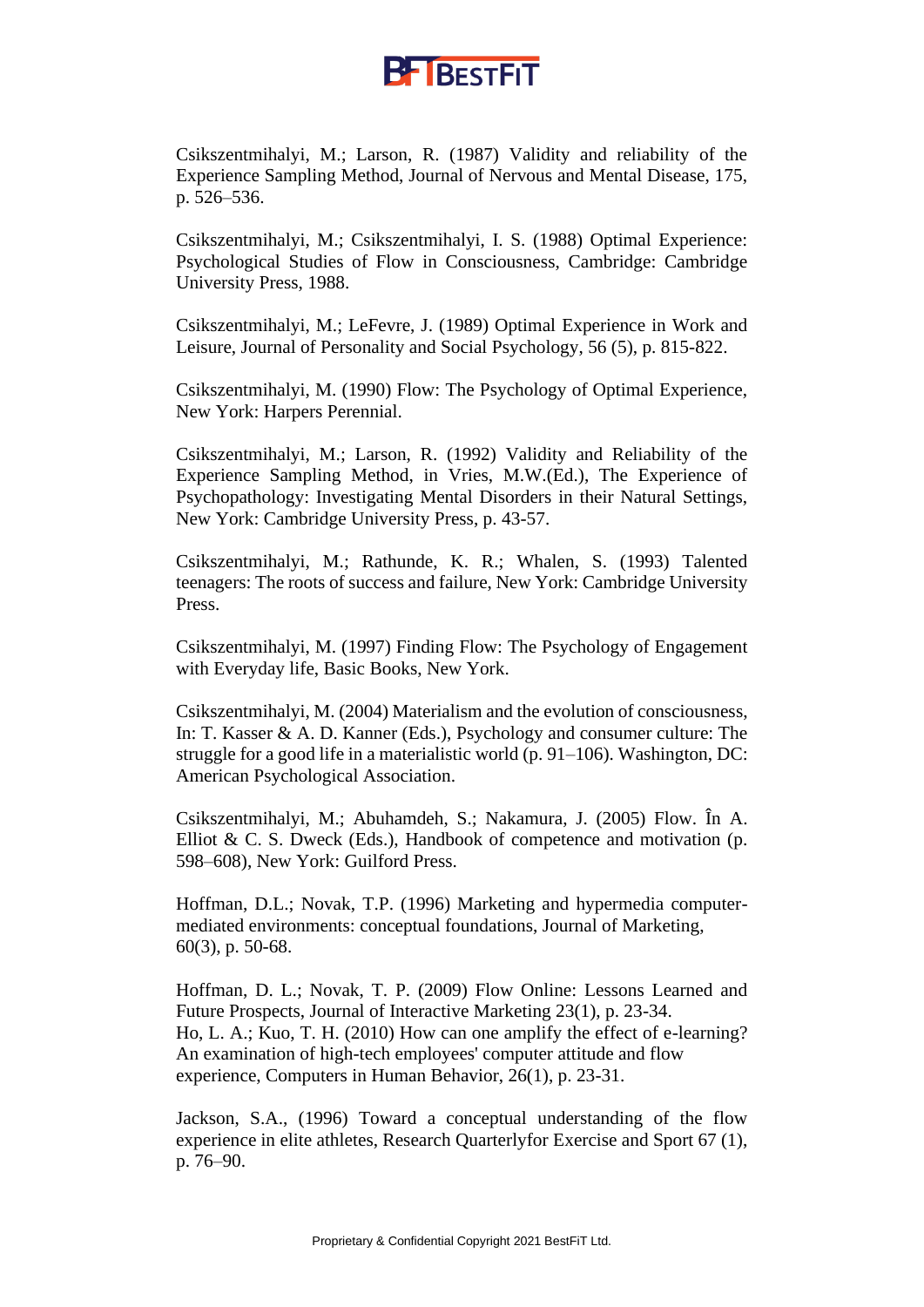

Korzaan, M. (2003) Going with the flow: Predicting online purchase intentions, Journal of Computer Information Systems, 43(4), p. 25–31.

Koufaris, M., (2002) Applying the technology acceptance model and flow theory to online consumer behavior, Information Systems Research 13 (2), p. 205–223.

Luna, D.; Peracchio, L. A.; de Juan, M. D. (2002) Cross-cultural and cognitive aspects of web site navigation, Journal of the Academy of Marketing Science, 30, p. 397–410.

North, A. C., Hargreaves, D. J., & McKendrick, J. (1999). The influence of in-store music on wine selections. *Journal of Applied Psychology, 84*(2), 271 276. [https://doi.org/10.1037/0021-9010.84.2.271](https://psycnet.apa.org/doi/10.1037/0021-9010.84.2.271)

Chartrand, T. L., Huber, J., Shiv, B., & Tanner, R. J. (2008). Nonconscious goals and consumer choice. *Journal of Consumer Research*, *35*(2), 189 201. **<https://doi.org/10.1086/588685>**.

Vohs, K. D., Mead, N. L., & Goode, M. R. (2006). The psychological consequences of money. *Science*, *314*(5802), 1154–1156.

Mathwick, C.; Rigdon, E. (2004) Play, Flow, and the Online Search Experience, Journal of Consumer Research, 31 (September), p. 324–332.

Novak, T. P.; Hoffman, D. L.; Yung, Y. F. (2000) Measuring the Customer Experience in Online Environments: A Structural Modeling Approach, Marketing Science, 19(1), p. 22-42.

Novak, T.P.; Hoffman, D.L.; Duhachek, A. (2003) The Influence of Goal-Directed and Experiential Activities on Online Flow Experiences, Journal of Consumer Psychology 13(1/2), p. 3-16.

Privette, G. (1983) Peak experience, peak performance, and flow: a comparative analysis of positive human experiences, Journal of Personality and Social Psychology 45(6), p. 1361–1368.

Privette, G.; Bundrick, Ch. M. (1987) Measurement of Experience: Construct and Content Validity of the Experience Questionnaire, Perceptual and Motor Skills, 65, p. 315-332.

Richard, M.-O.; Chandra, R. (2005) A model of consumer web navigational behavior: conceptual development and application, Journal of Business Research, Vol. 58, p. 1019-1029.

Sanchez-Franco, M. J. (2006) Exploring the Influence of Gender on Web Usage Via Partial Least Squares, Behavior and Information Technology, 25(1), p. 19–36.